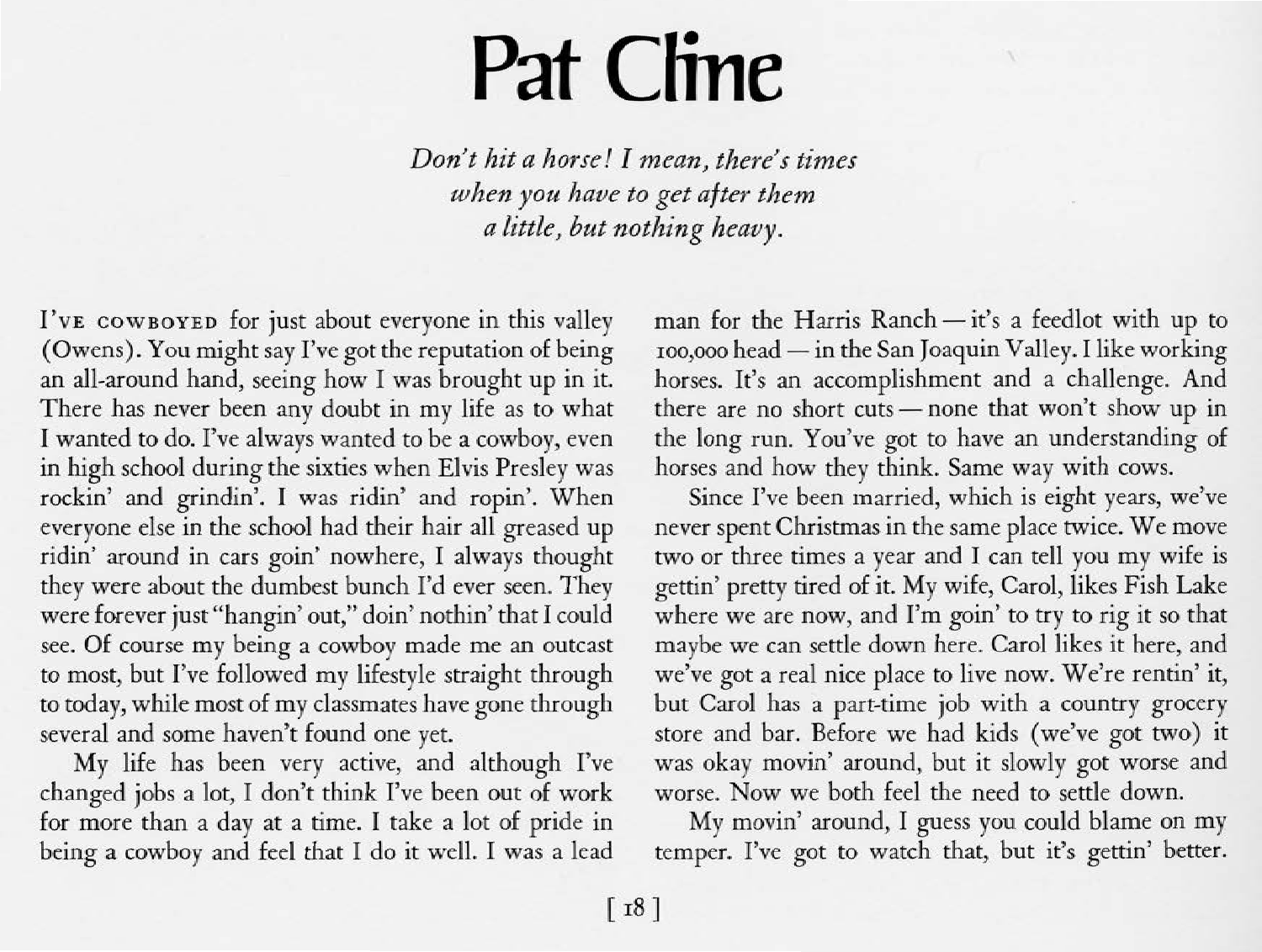Lately I've run into some pretty non-professional employers, and I don't like workin' that way. I like workin' off a horse. My first cowboyin' job out of high school was open range brandin' for the RX Ranch that had 6,000 head. Just me and another fellow would ride the range, movin' cattle and brandin' the ones that escaped the last year's brandin'. We would come upon a yearling or maybe a two-year-old heifer with no brand. We would build a fire, and with this iron that we had rigged so it would break in the middle to carry it, we would put the old RX on her and be on our way in no time. We'd have to rope her first and tie her down, 'cause there were only two of us. At a regular brandin' you've got five people on one calf.

Right now I'm workin' on an oil rig, 'cause the money is so good. I've made as high as \$3,000 in a month's time. It's a wildcat operation, no benefits or union or anything, and we all work like hell; we average about 12 hours a day, six or seven days a week. I work at the top of the rig, 70 feet in the air. I have this leather strap around my waist. When the drill comes up out of the ground, it needs an extension, and it's my job to swing out over it as it comes up and secure this 35 foot casing to it. Then I get the next one ready as they send the drill back into the ground. It's dangerous, and you have to be fast because the walls of the hole start to cave in without the casing. We change casings 80 times in four hours. The drilling collar fell in the hole Monday, and we can't get it out, so we'll have to shut down.

I've got another deal goin' with a rancher a half mile down the road from our house. It will mean some

farmin' and puttin' up some hay, but they raise quarter horses and have a bunch of brood mares. I'd be takin' care of them, and I'd be in charge of the place. In the winter I'd bring in outside horses to train and breed. Also I've got a good friend who is in the race horse business who wants to send me colts to train - you know, not to race them, just to get them used to the saddle and to make sure they're cared for right. I'd have to put in more corrals and stalls, but I could get \$250 a colt, and that would more than double my salary. It could work out. Carol's been tops through it all.

One time I went to northern California. I worked on an outfit, and I blew up and got mad. I had a bad habit of doin' that. I'd get mad and, boy, I'd quit. I wouldn't put up with it. I guess you could call it pride; that has been a problem with me. Carol was eight months pregnant at the time and quittin' meant we had to move. And it was rough on her. She was pretty unhappy.

I took a day off and went and got a new job. It was a good job, but it was no kind of money. But it was one of the best jobs I've ever had as far as cowboyin'. Within six months I was jigger boss, that's "lead-off man." This outfit ran 8,000 head of cattle, one of the bigger outfits. In the summertime they take  $80\%$  or 7,000 of their cattle up into the mountains in the forest, so the jigger boss takes care of them, and the cow boss stays below and takes care of all the weaners that were weaned the year before and the other cows they need down there. I lived with the crew in the forest. That was a good job as far as cowboyin' is concerned, as I said, but one of the problems with a lot of the ranches is poor management.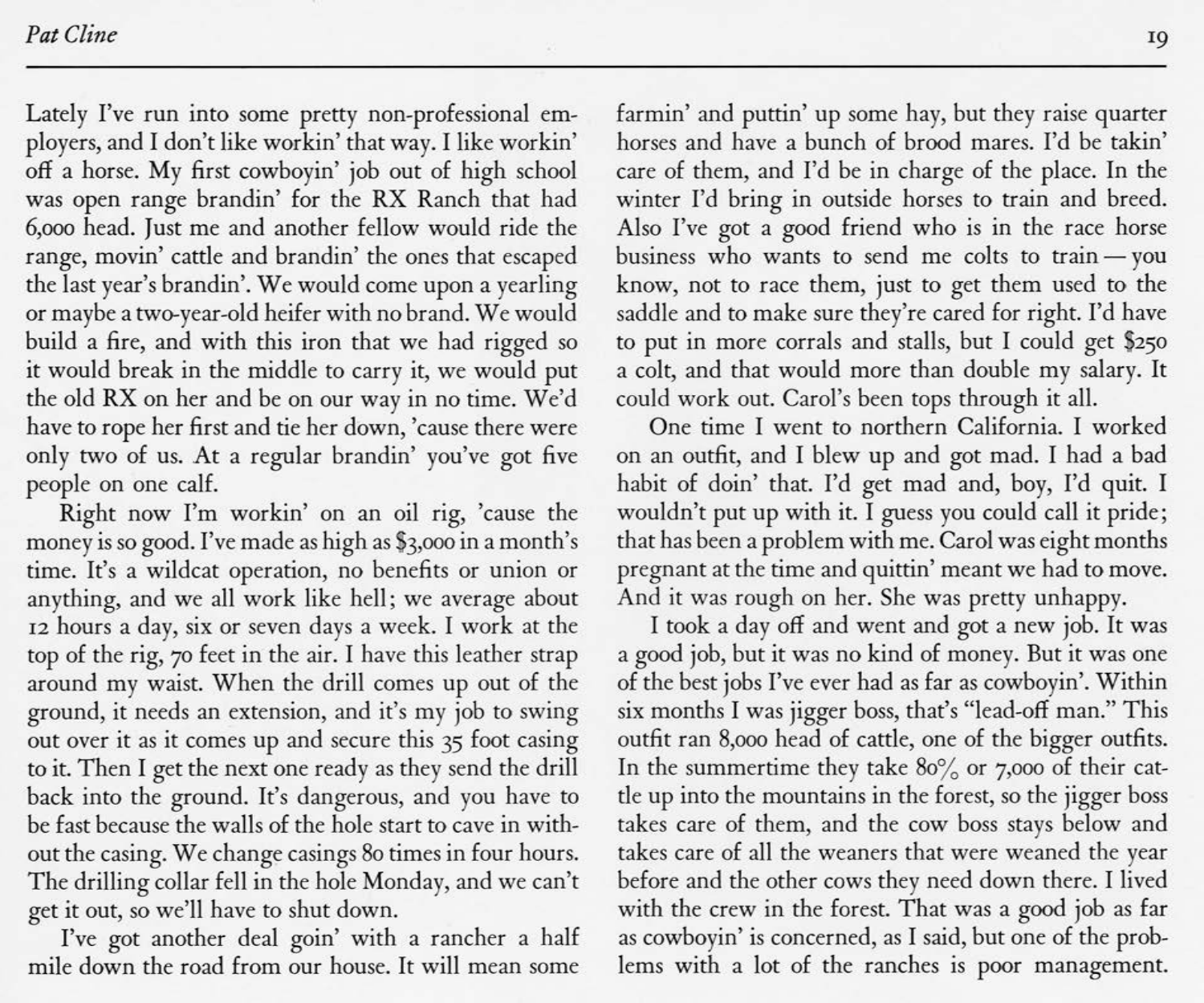

Left: "I've always wanted to be a cowboy. Even in high school during the sixties and when Elvis Presley was rockin' and grindin', I was ridin' and ropin'. When everyone else in the school, well, most anyway, had their hair all greased up and went ridin' around in cars goin' nowhere, I always thought they were about the dumbest bunch I'd ever seen. They were forever just hangin' out, doin' nothin' that I could see. Of course, my being a cowboy made me a outcast to most, but I've followed my lifestyle straight through to today, while most of my classmates have gone through several and some haven't found one yet." Pat Cline

Right: "The first time we drove cattle over that 8,500 foot summit 25 years ago, this ol' buckaroo tried to do it in one day. You just don't do that. I guess he was just tryin' to test our air to see how much bottom we had. We ended up sleepin' up there on that hill behind the cattle all night long because we'd got'em all screwed up. They weren't mothered up [cows paired with their calves]. We'd lost our leaders [seasoned cows that lead the way], and all our cows went off. We had a hundred calves in the back end; it was a real wreck. If that wasn't enough, our horses got loose, so we were afoot and finished the trip walking behind the cattle 'cause our horses went back home to the ranch." Bill Thornburgh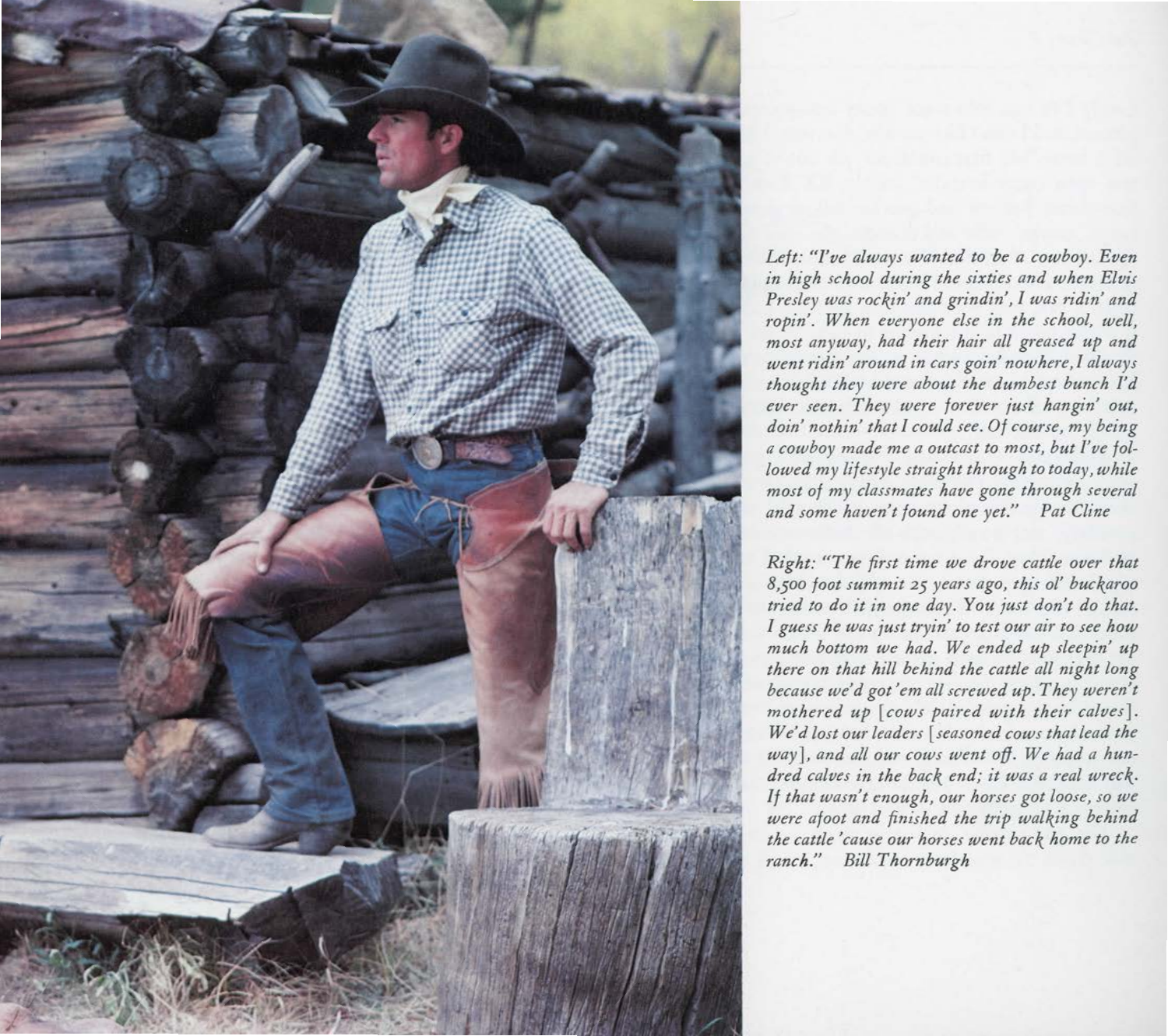